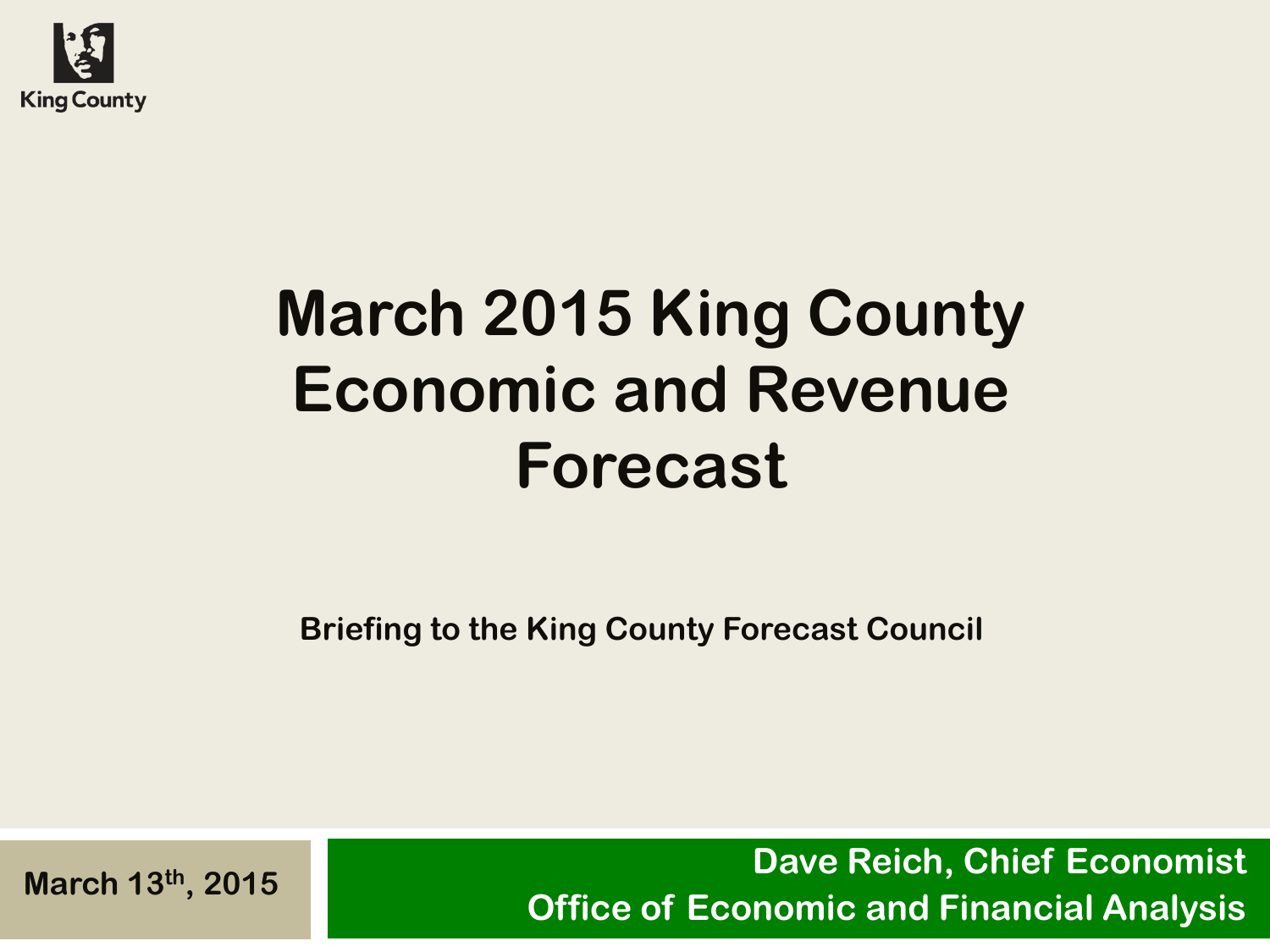

### **2014 turned out to be pretty good**

- **Economic growth of 2.4% even with terrible 1Q**
- **Accelerated employment growth**
- **Housing recovery in slower speed**
- **2015 & 2016 look to be solid**
	- **Forecast of good economic and employment growth**
	- **Consumer balance sheets and low gas prices**
	- **The Federal Reserve will likely begin to raise rates**
	- **Risks remain – China, EU, strife in the Middle East and Eastern Europe, currency strength/weakness**
- **King County economic recovery is maturing**
- **County revenues continue to be strong**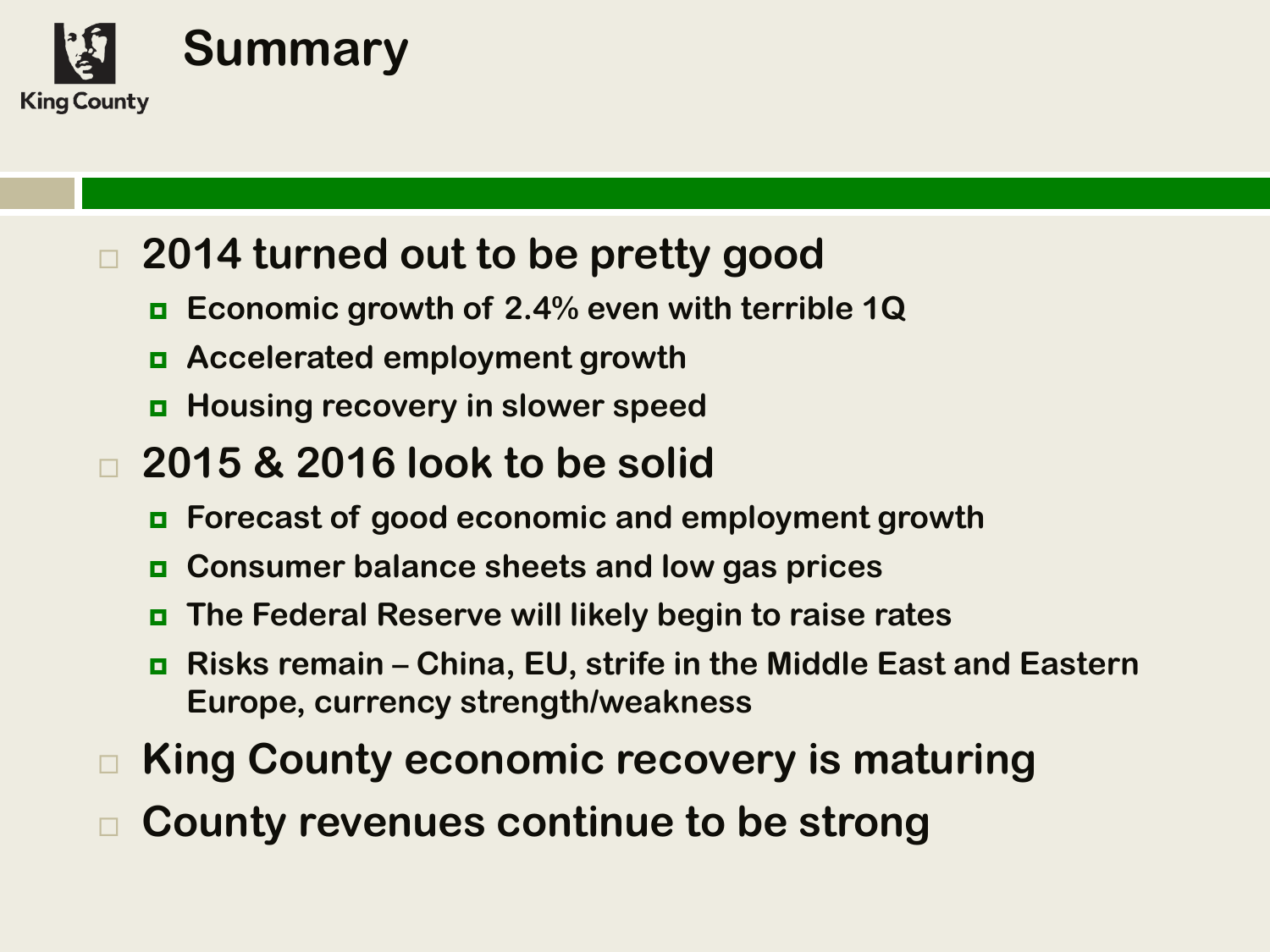### **The national economy continues to create King County jobs**

**Economic context: Monthly employment adds from the BLS 3** 

**The U.S. economy has added 10M jobs since the end of the recession.** 

**In 2014, adds averaged 260K per month (well above forecast).**

**The national unemployment rate is now 5.5% (Feb.)**



#### **Blue = Actual Orange = Recession Red Line = Annual average**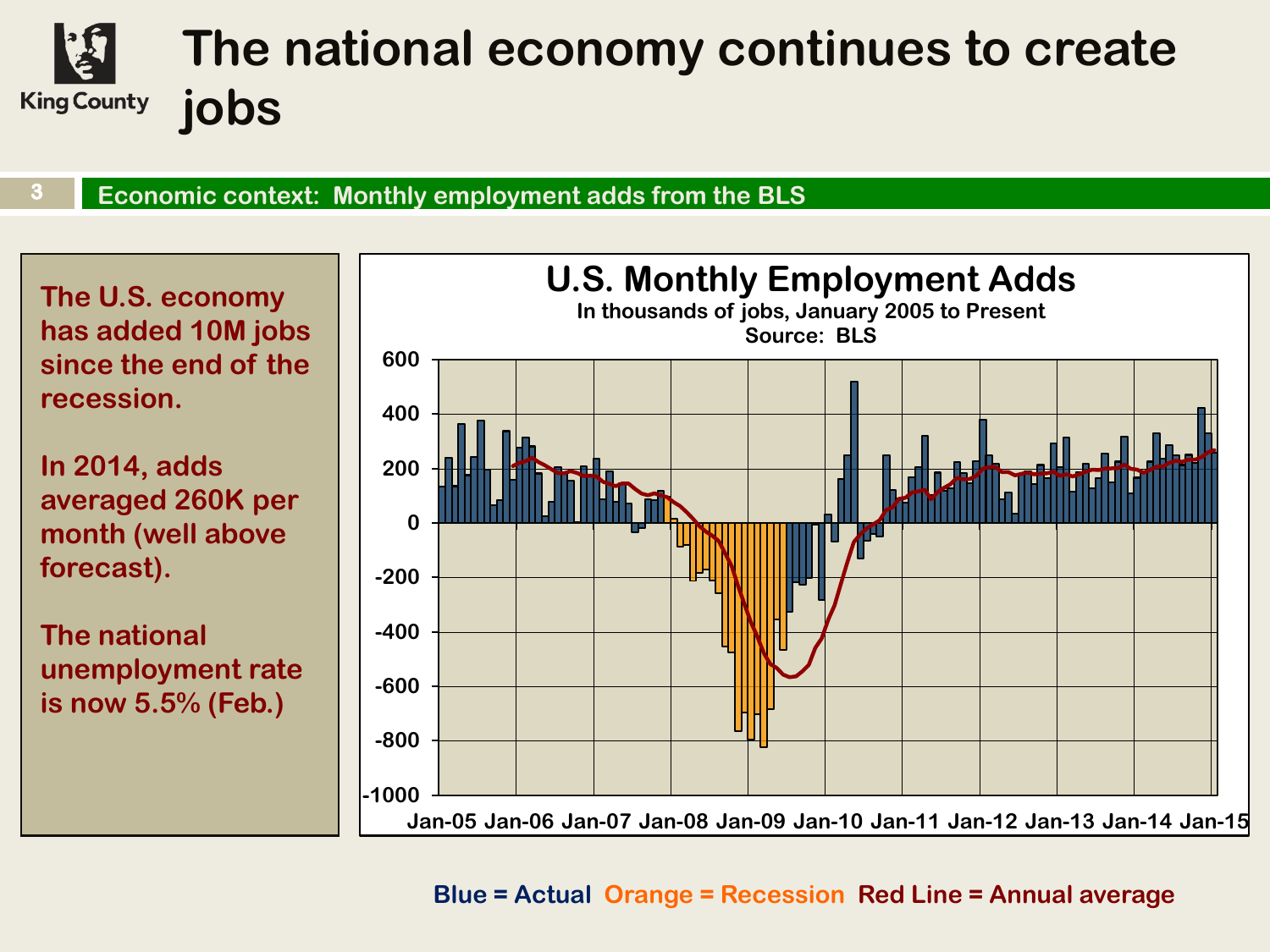### **As employment improves, labor market slack falls….. King County**

**Economic context: Unemployment rates from the Bureau of Labor and Statistics 4** 

**The U.S. unemployment rate has been falling for 5 years.**

**A key indicator of employment slack for the Fed.** 

**Alternative measures (like U-6) may be a better indicator of slack.** 



**Blue = King County U3 rate Red = US U3 rate Green = US U6 rate Orange = Recession**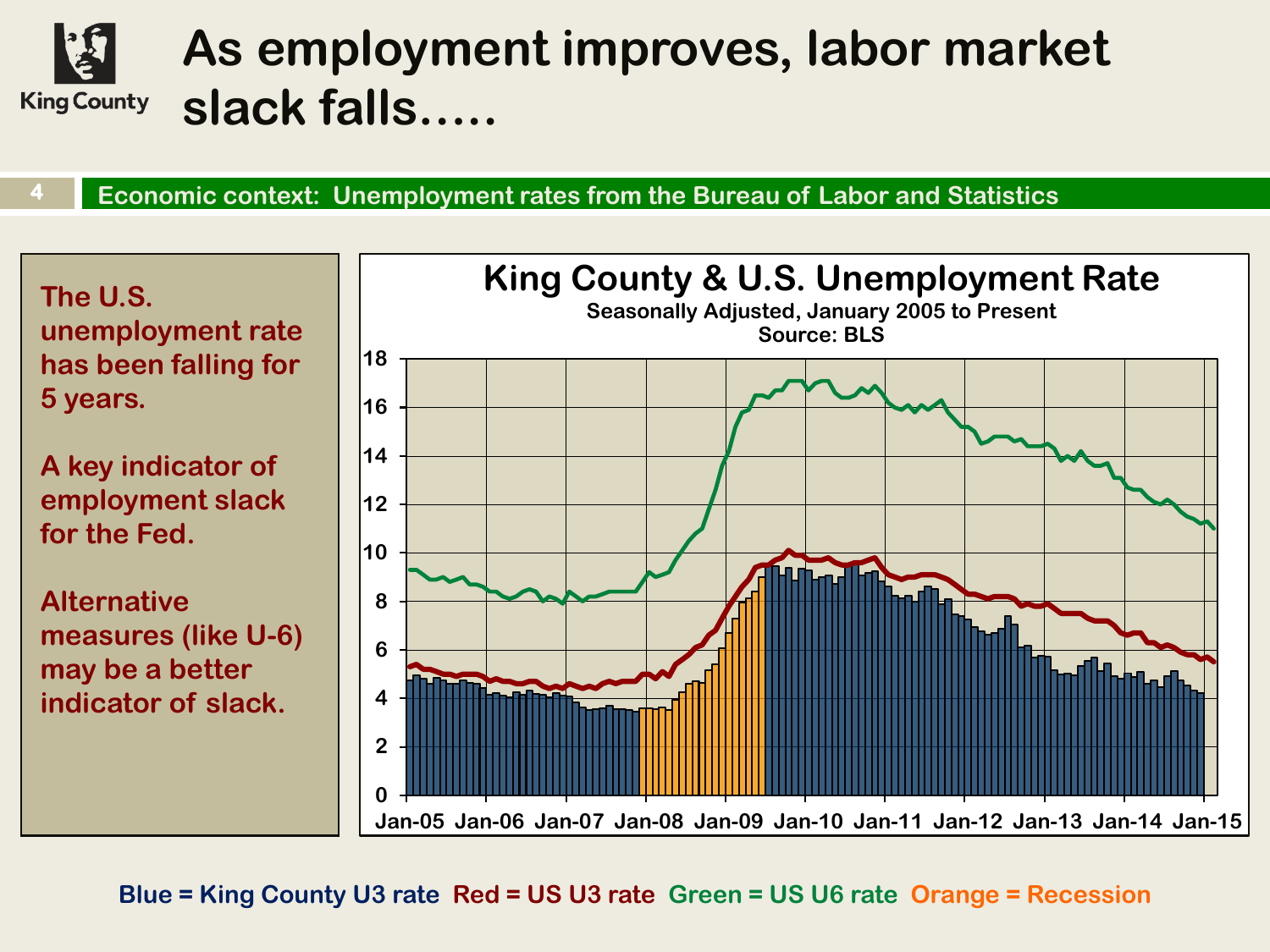

## **With less slack, wages should begin to rise…but we haven't seen it yet.**

**Economic context: Hourly wage data from the Bureau of Labor and Statistics 5** 

**Wage growth should be a useful cross check on labor market slack.**

**It has not changed much however.**

**Important for Fed rate timing.**



**Blue area = Employee cost index growth Red area = Nominal wage growth**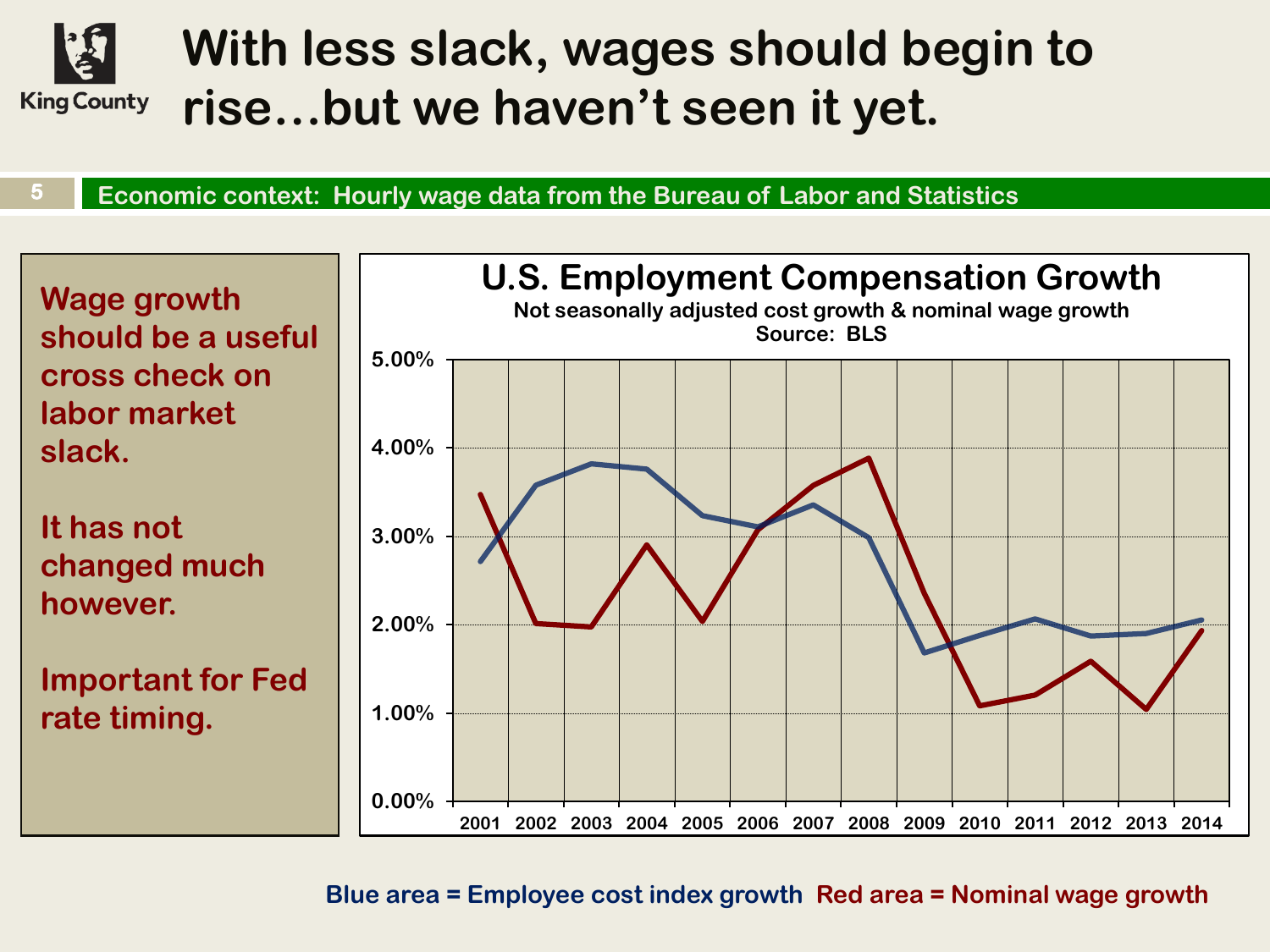

## **Note to forecasters….stay humble and…weirdness continues**

**Economic context: 10 year US treasury and 5 year German treasury yields from the Fed 6** 

**One surprise in 2014 was U.S. bond yields. Blue Chip forecasters called for 10-year yields of 3.4% by 2014:4Q. Germany issued five-year bonds with negative 0.0 0.5 1.0 1.5 2.0 2.5 3.0 3.5 4.0 4.5**

**yields for the first time last month.**



#### **Blue = US Treasuries Red = German Government Bonds**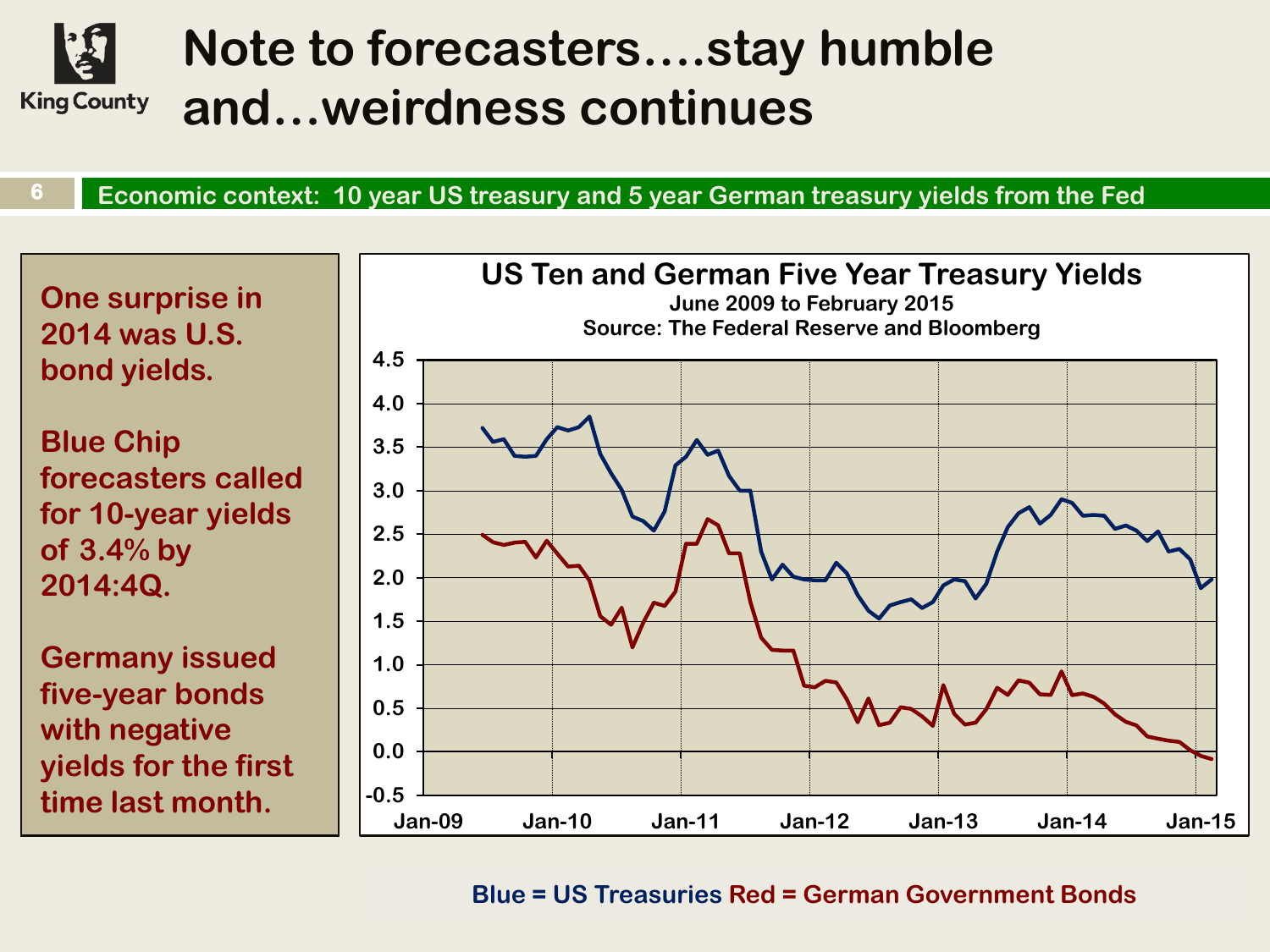

**Economic context: Retail gas prices from the Energy Information Administration 7** 

**Increased oil production (among other things) led to a large drop in oil prices at the end of 2014.**

**Gas prices have since fallen to under \$2.50 per gallon on average.**

**Ongoing volatility in gas prices should be expected.**



**Blue = Actual Red = 12 month rolling average Orange = Recession**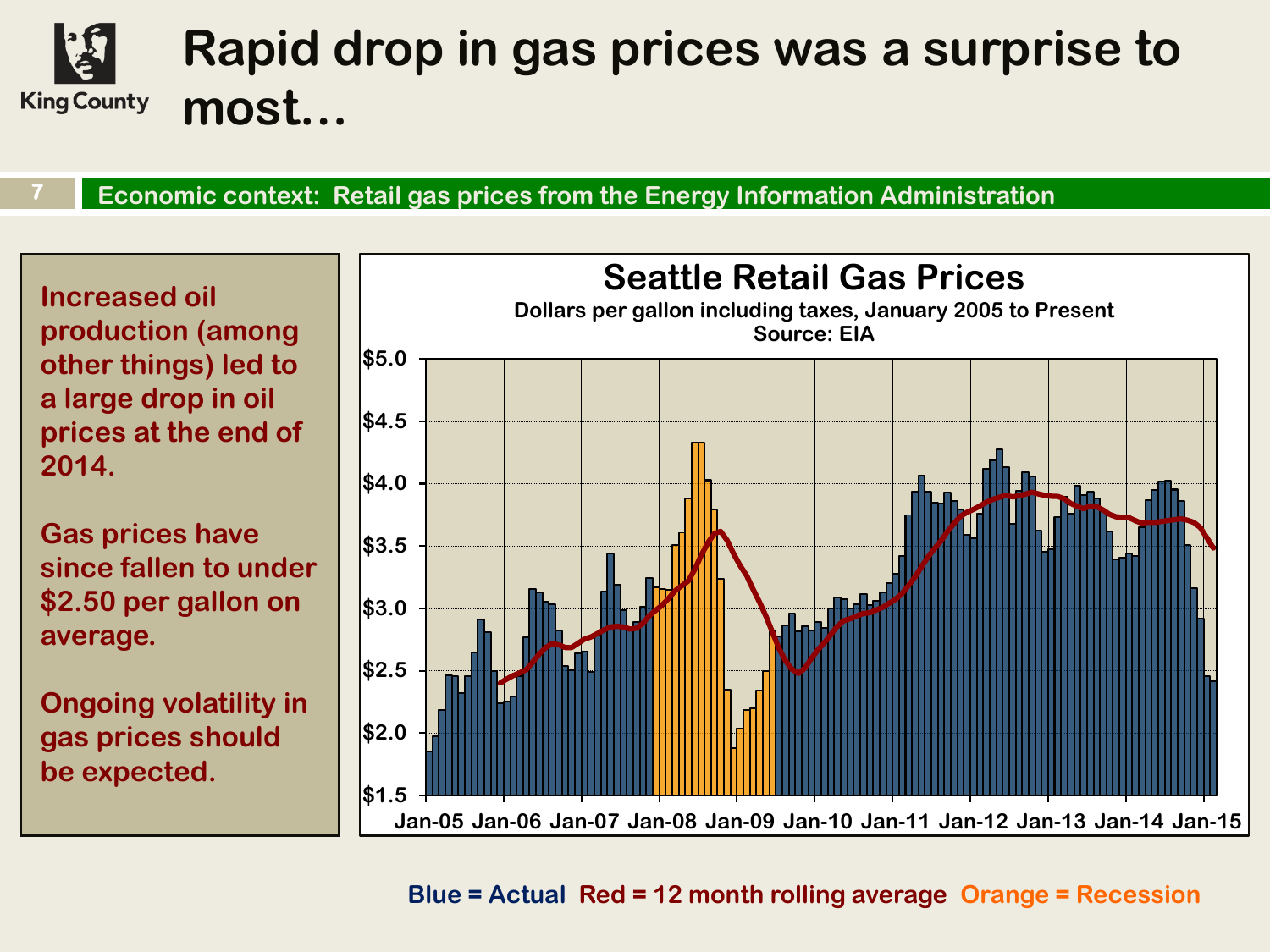

## **..and acts like a tax cut freeing up income for other expenditures**

#### **Economic context: Gasoline expenditure by quintile from BLS 8**

**Gas price changes will have different effects.**

**The middle quintile spends the largest share of total expenditures on gasoline.**

**Some research suggests different responsesincreased gas purchases vs. auto purchases.**



#### **Blue bar = Annual expenditure Red line = Share of expenditure**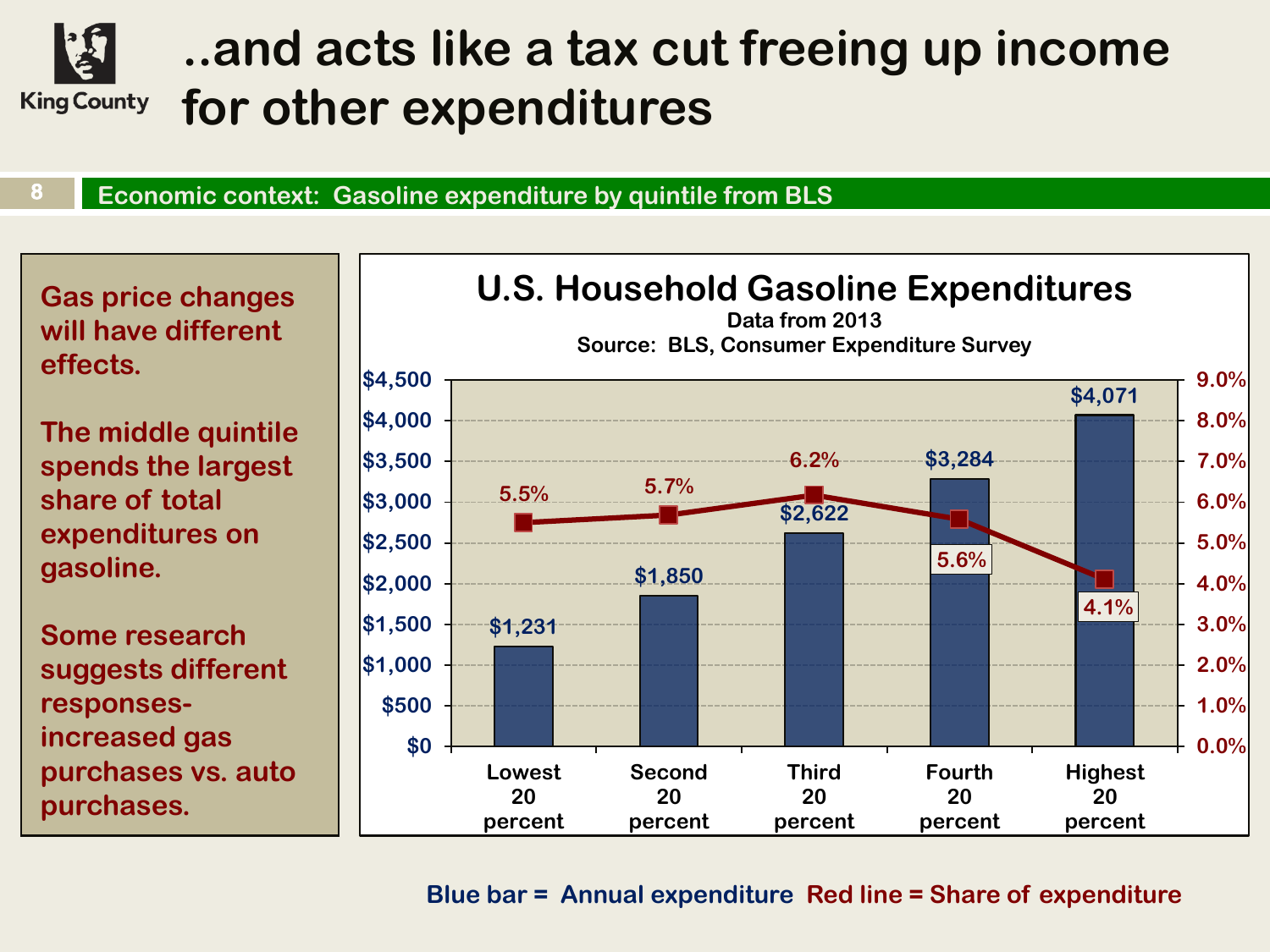

### **King County's strong recovery continues…but should mature**

**9** 

**Employment has been increasing the last four years.**

**Growth has been strong, although not as strong as it was during the "dotcom" boom.**

**The forecast is for growth to continue, but at a slower rate.** 



**Blue = Actual**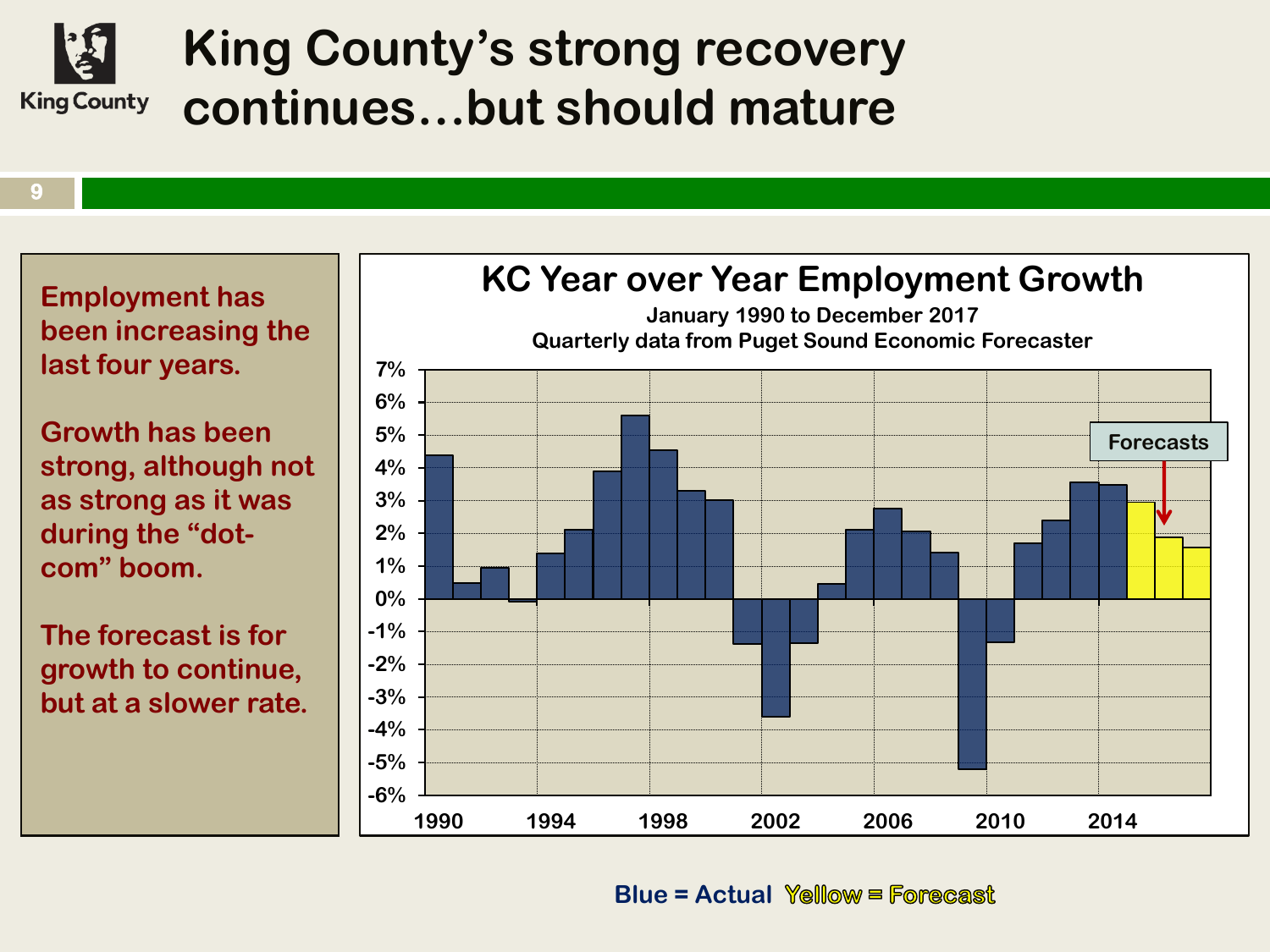

## **Prices continue to rise in the Seattle real estate market but at slower pace**

#### **Economic context: Seattle house price from Case-Shiller 10**

**Year-on-year real estate prices climbed throughout 2014 averaging 8.5% growth on the year.**

**Current price level is 13% off previous peak (July 2007).**

**Forecast is for continued price growth, but at a slower pace in 2015.**



**Blue bar = Seattle Case/Shiller Red line = 12 month rolling average Orange bar = Recession**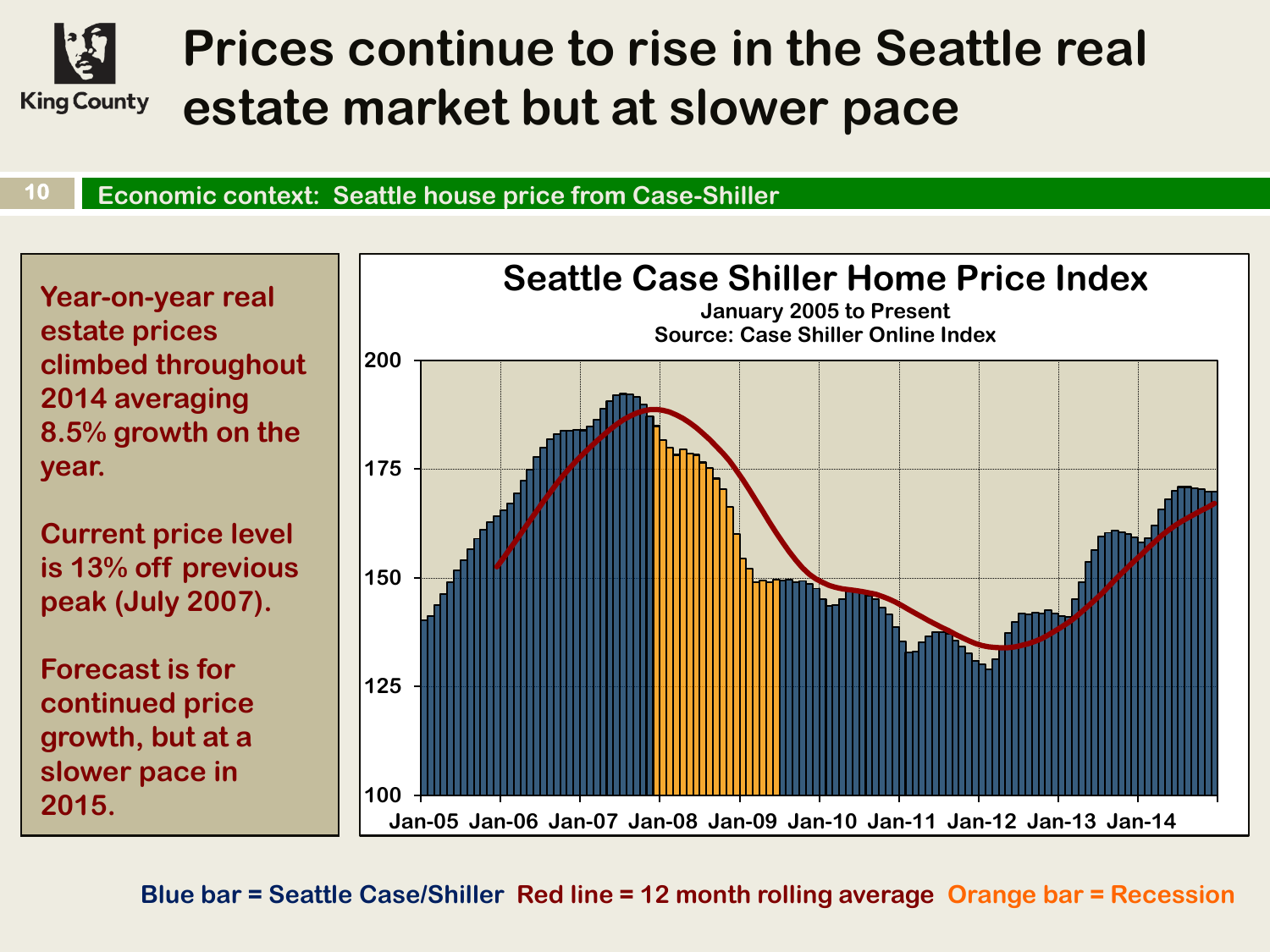

## **Forward looking indicators suggest continued job growth**

**Economic context: Online job postings from the Conference Board 11** 

**Online job postings have grown steadily since the recession ended.** 

**Amazon currently has 5,000 job openings in Seattle.** 

**Postings are now near the level before the great recession.**



**Blue = Actual Red Line = Annual average Gray area = Recession**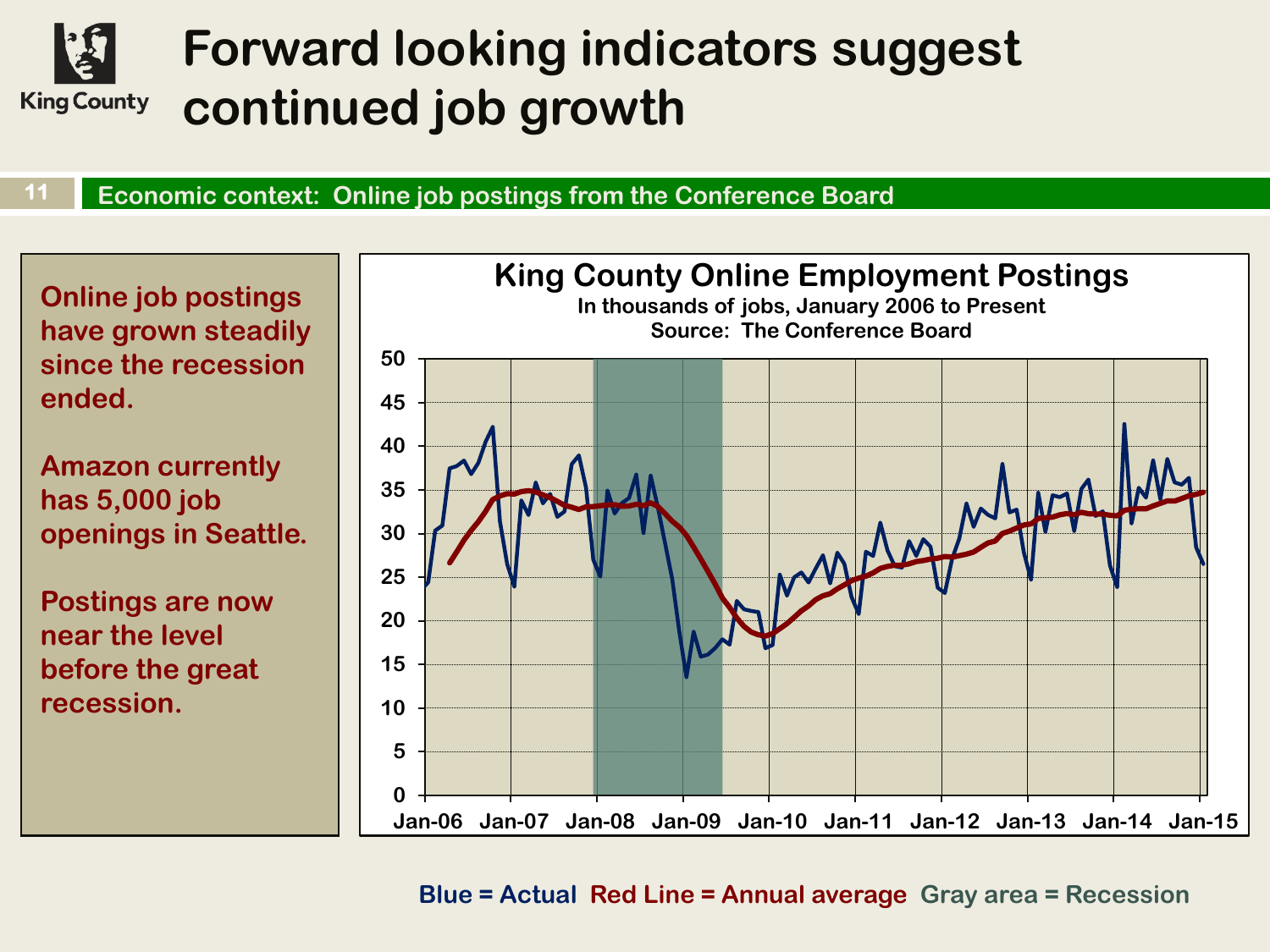

## **Permitting activity suggests continued construction activity**

#### **Economic context: Building 12**

**Since bottoming out in 2009 permit values have nearly quintupled.**

**The majority of the units permitted in 2014 were multifamily.**

**Prior to the recession the distribution was about 60%-70% SFH.**



**Blue = Value of permits Red = 12 month rolling average Orange = Recession**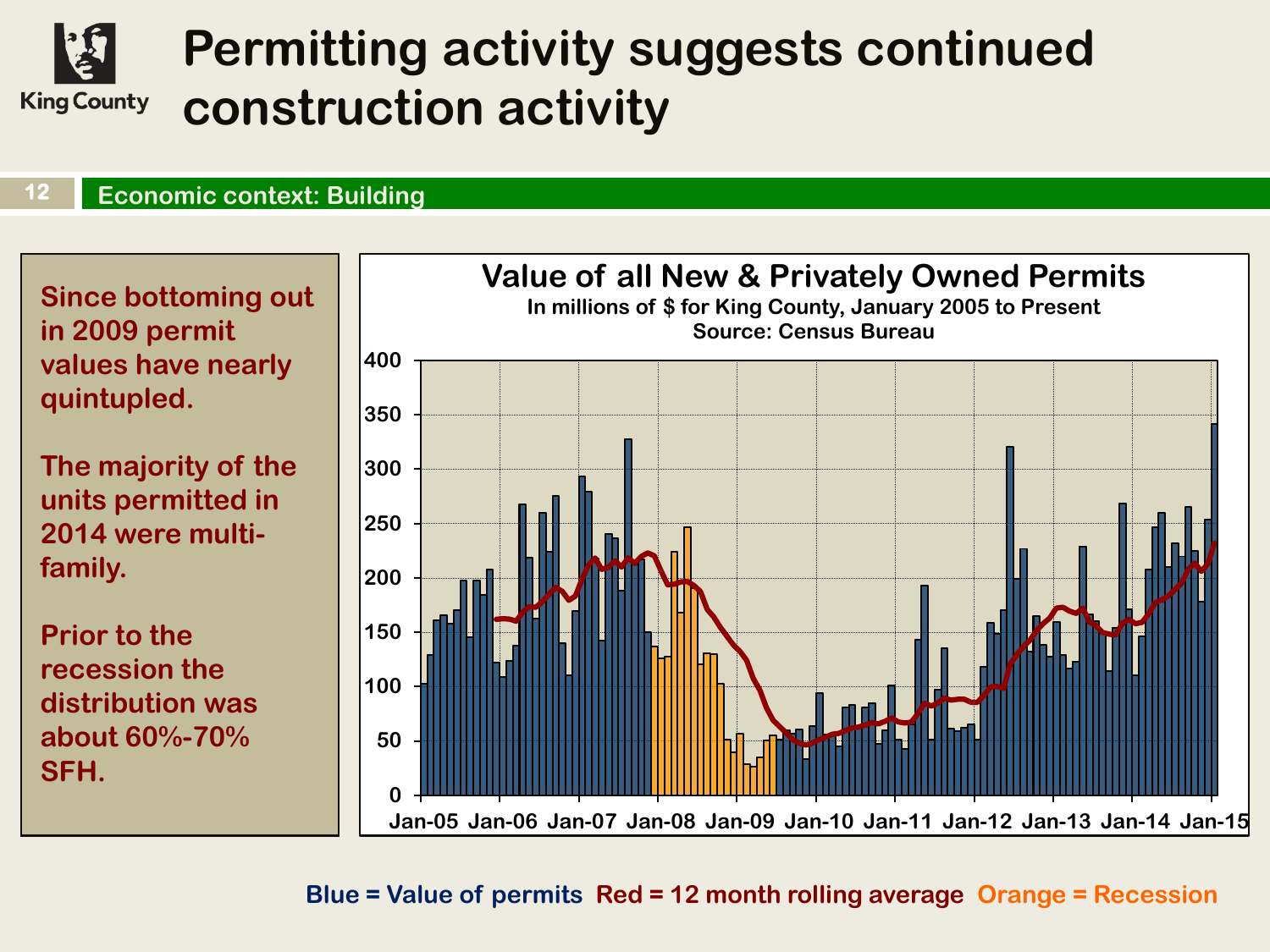## **Proposed March Revenue Forecasts**

### **Assumptions**

**65% Confidence Level – 65% chance revenues will come in higher than forecasted (lower for inflation/price forecasts)**

**All potential annexation areas are assumed to occur on schedule:**

**Klahanie (01-01-16) North Highline (Area Q/Sliver) (01-01-17) North Highline (Remainder) (01-01-18) West Hill (01-01-19)**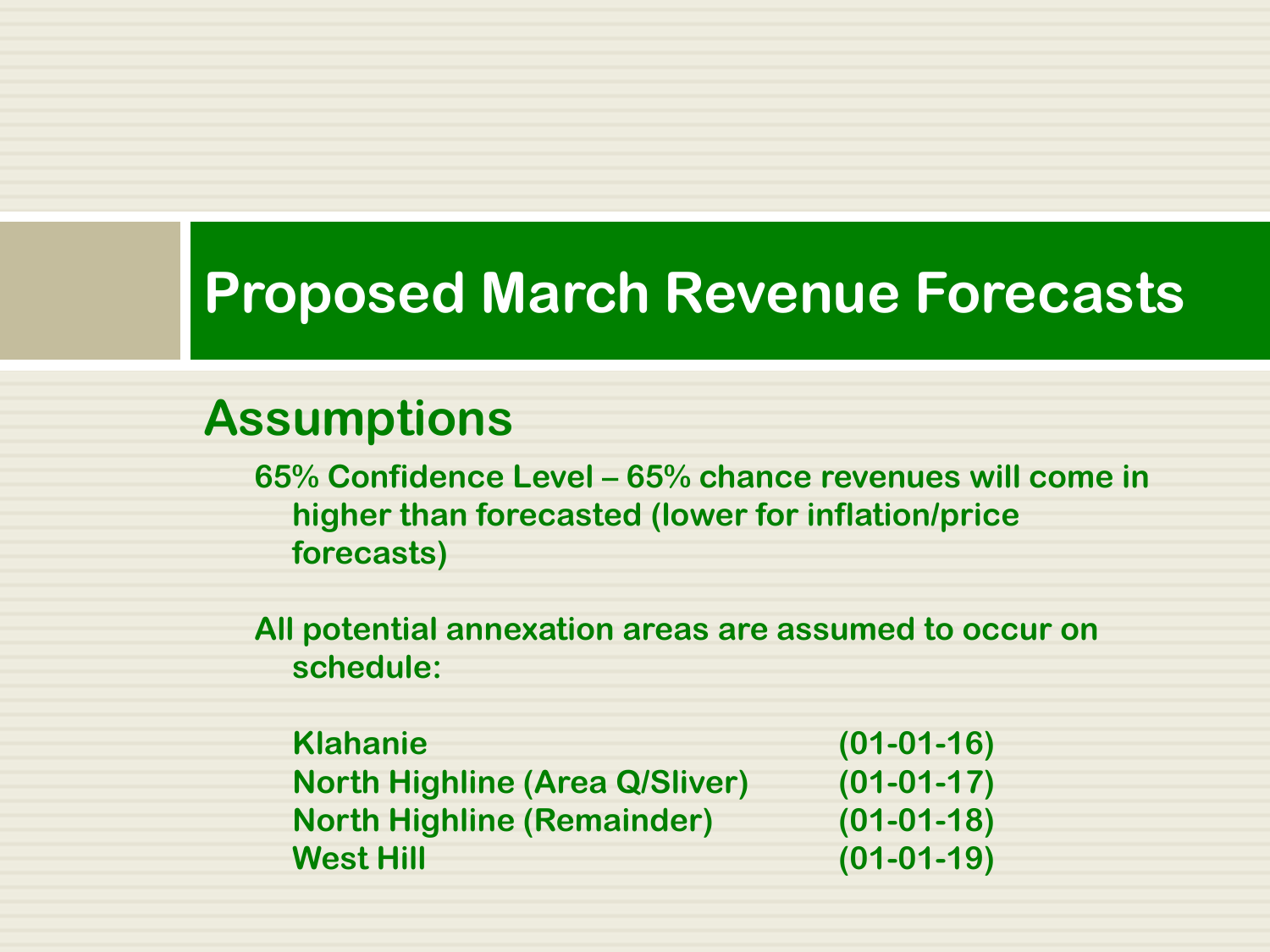

## **Countywide Assessed Value Forecast**

#### **Forecasts: Assessed value 14**

| 2015 AV is new<br>nominal high value<br>at \$388b. | <b>March Countywide Assessed Value Forecast</b><br><b>Office of Economic and Financial Analysis</b> |                                        |                   |                                                 |                                                  |  |
|----------------------------------------------------|-----------------------------------------------------------------------------------------------------|----------------------------------------|-------------------|-------------------------------------------------|--------------------------------------------------|--|
| There was growth in<br>both residential and        | Tax<br>Year                                                                                         | <b>Value</b>                           | Annual<br>Growth  | % Change from<br>August 2014<br><b>Forecast</b> | \$ Change from<br>August 2014<br><b>Forecast</b> |  |
| commercial sectors.                                | 2013<br>2014                                                                                        | \$314,746,206,667<br>\$340,643,616,342 | $-1.48%$<br>8.23% | $0.00\%$<br>0.00%                               | \$0<br>\$0                                       |  |
|                                                    | 2015                                                                                                | \$388,118,855,592                      | 13.94%            | 1.98%                                           | \$7,536,028,180                                  |  |
| <b>Assessments for</b><br>2016 are based on        | 2016                                                                                                | \$416,460,533,410<br>\$434,209,169,970 | 7.30%             | 4.74%                                           | \$18,846,364,113                                 |  |
| Jan. 1, 2015 value.                                | 2017<br>2018                                                                                        | \$449,388,016,182                      | 4.26%<br>3.50%    | 5.56%<br>5.01%                                  | \$22,854,171,569<br>\$21,434,566,663             |  |
|                                                    | 2019                                                                                                | \$468,333,027,789                      | 4.22%             | 5.02%                                           | \$22,407,164,097                                 |  |
| <b>Growth is forecast</b>                          | 2020                                                                                                | \$489,326,788,949                      | 4.48%             | 4.92%                                           | \$22,948,252,356                                 |  |
| for 2016 and                                       | 2021                                                                                                | \$511,519,125,009                      | 4.54%             | 4.93%                                           | \$24,017,640,941                                 |  |
| beyond.                                            | 2022                                                                                                | \$536,143,296,753                      | 4.81%             | 5.18%                                           | \$26,425,524,525                                 |  |
|                                                    | 2023<br>2024                                                                                        | \$560,651,740,102<br>\$586,636,161,403 | 4.57%<br>4.63%    | 5.25%<br>new                                    | \$27,979,677,652<br>new                          |  |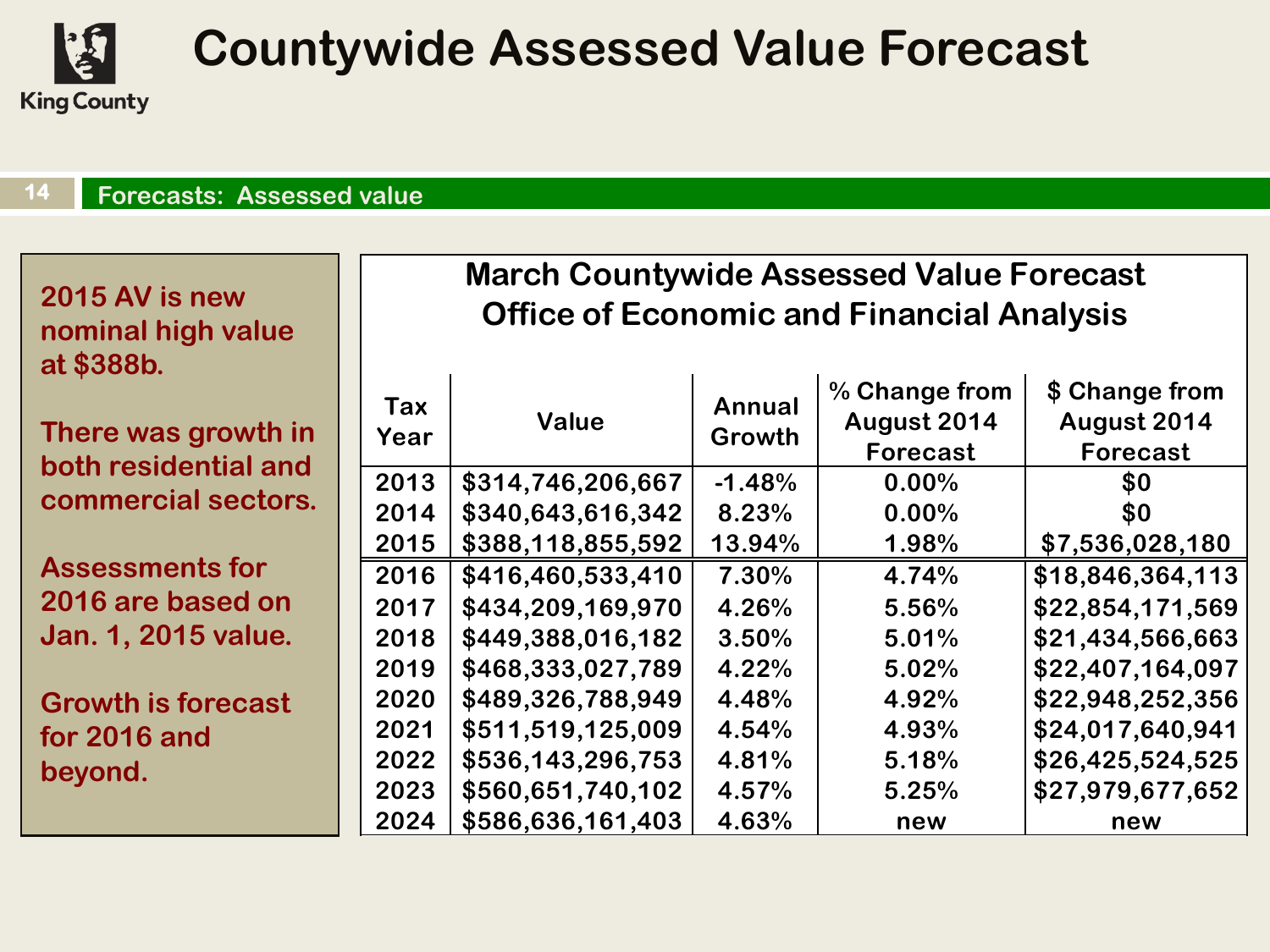

## **Unincorporated Area Assessed Value Forecast**

#### **Forecasts: Assessed value 15**

**The unincorporated area experienced growth in 2015.**

**Calling for continued growt this area.**

**However, annexations will**  have an **impact unincorporated in 2017-2020.**

### **March Unincorporated Assessed Value Forecast Office of Economic and Financial Analysis**

| th in     | Tax<br>Year | <b>Value</b>     | <b>Annual</b><br>Growth | % Change from<br>August 2014<br><b>Forecast</b> | \$ Change from<br>August 2014<br><b>Forecast</b> |
|-----------|-------------|------------------|-------------------------|-------------------------------------------------|--------------------------------------------------|
|           | 2013        | \$30,016,733,778 | $-8.37%$                | $0.00\%$                                        | \$0                                              |
|           | 2014        | \$31,876,016,756 | 6.19%                   | 0.00%                                           | \$0                                              |
|           | 2015        | \$36,080,918,262 | 13.19%                  | 2.94%                                           | \$1,030,562,567                                  |
|           | 2016        | \$38,918,221,985 | 7.86%                   | 6.45%                                           | \$2,359,412,017                                  |
|           | 2017        | \$38,608,453,314 | $-0.80%$                | 7.49%                                           | \$2,691,796,794                                  |
| on        | 2018        | \$39,743,338,525 | 2.94%                   | 11.05%                                          | \$3,954,715,995                                  |
| <b>AV</b> | 2019        | \$39,726,982,062 | $-0.04%$                | 11.15%                                          | \$3,984,763,508                                  |
|           | 2020        | \$39,749,451,079 | 0.06%                   | 6.70%                                           | \$2,496,407,921                                  |
|           | 2021        | \$41,393,867,641 | 4.14%                   | 6.67%                                           | \$2,586,736,359                                  |
|           | 2022        | \$43,195,339,085 | 4.35%                   | 6.94%                                           | \$2,802,408,872                                  |
|           | 2023        | \$45,041,197,114 | 4.27%                   | 7.00%                                           | \$2,948,537,025                                  |
|           | 2024        | \$47,028,355,060 | 4.41%                   | new                                             | new                                              |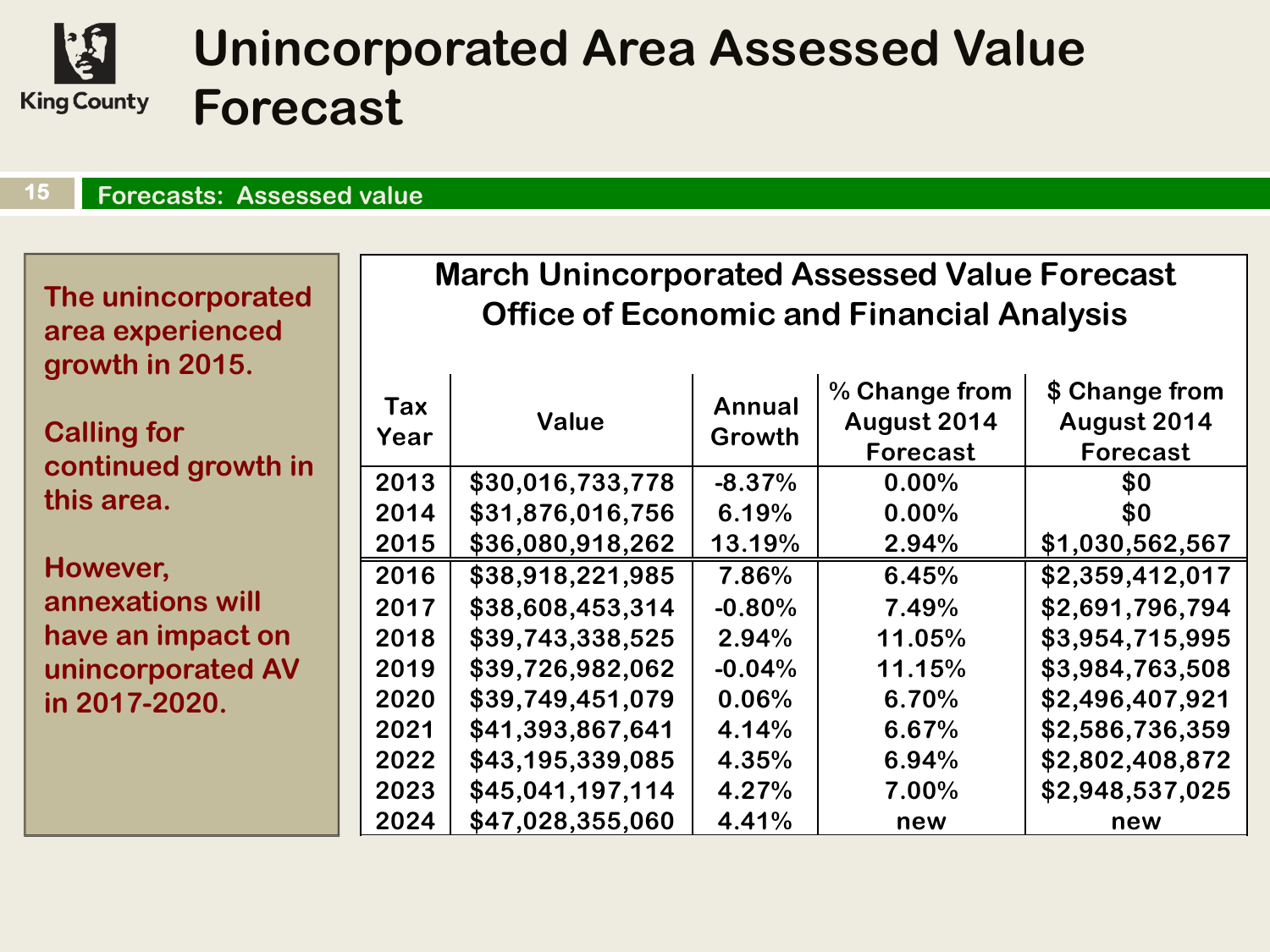

## **New Construction Forecast**

#### **Forecasts: New construction 16**

**New construction bottomed in 2012 down 75% from the peak (\$8b).**

**Small growth in 2013 and huge growth in 2014/15.**

**Positive signs for 2016: construction employment, sales and permits.**

#### **March Countywide New Construction Forecast Office of Economic and Financial Analysis**

| Tax<br>Year | Value           | <b>Annual</b><br>Growth | % Change from<br>August 2014<br><b>Forecast</b> | \$ Change from<br>August 2014<br>Forecast |
|-------------|-----------------|-------------------------|-------------------------------------------------|-------------------------------------------|
| 2013        | \$1,983,503,613 | 3.02%                   | 0.00%                                           | \$0                                       |
| 2014        | \$3,406,198,290 | 71.73%                  | 0.00%                                           | \$0                                       |
| 2015        | \$4,994,659,235 | 46.63%                  | 18.53%                                          | \$780,778,833                             |
| 2016        | \$5,895,822,189 | 18.04%                  | 27.56%                                          | \$1,273,846,187                           |
| 2017        | \$6,830,435,501 | 15.85%                  | 38.39%                                          | \$1,894,908,993                           |
| 2018        | \$6,859,223,739 | 0.42%                   | 40.90%                                          | \$1,991,049,647                           |
| 2019        | \$7,012,758,512 | 2.24%                   | 44.73%                                          | \$2,167,449,227                           |
| 2020        | \$7,153,971,829 | 2.01%                   | 44.72%                                          | \$2,210,484,431                           |
| 2021        | \$7,346,608,373 | 2.69%                   | 43.85%                                          | \$2,239,538,189                           |
| 2022        | \$7,831,533,508 | 6.60%                   | 47.09%                                          | \$2,507,398,988                           |
| 2023        | \$7,383,156,592 | $-5.73%$                | 32.07%                                          | \$1,792,711,461                           |
| 2024        | \$7,792,294,596 | 5.54%                   | new                                             | new                                       |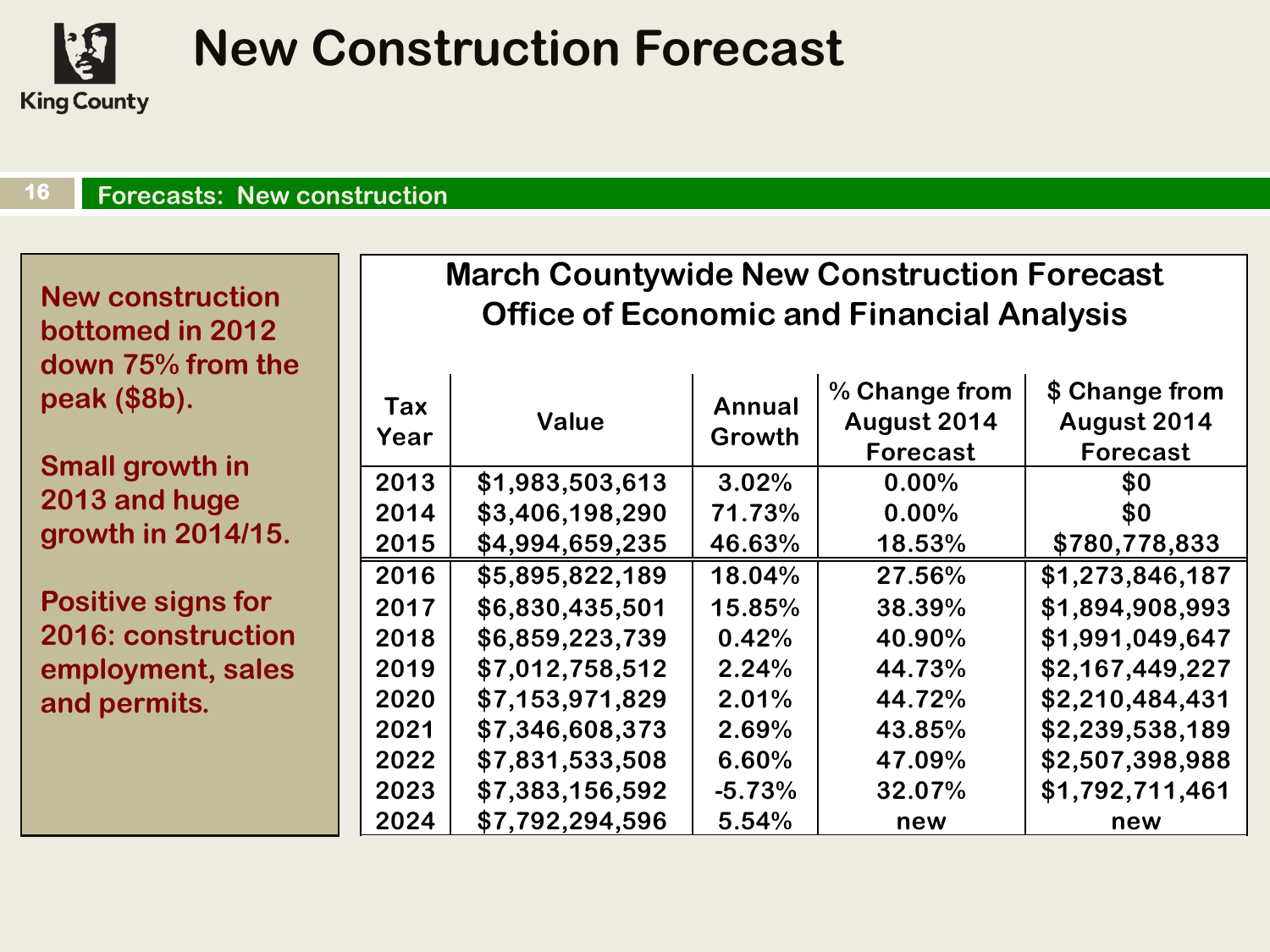

## **King County property tax forecasts**

#### **Forecasts: Property taxes 17**

**Small changes for most levies as most are "limit-factor" limited.**

**Improved outlook for unincorporated AV is good for the UAL/Roads levy.**

**Pro-rationing impacts were lower than expected (about \$500K).**



#### **Blue = August 2014 Forecast Red = March 2015 Forecast**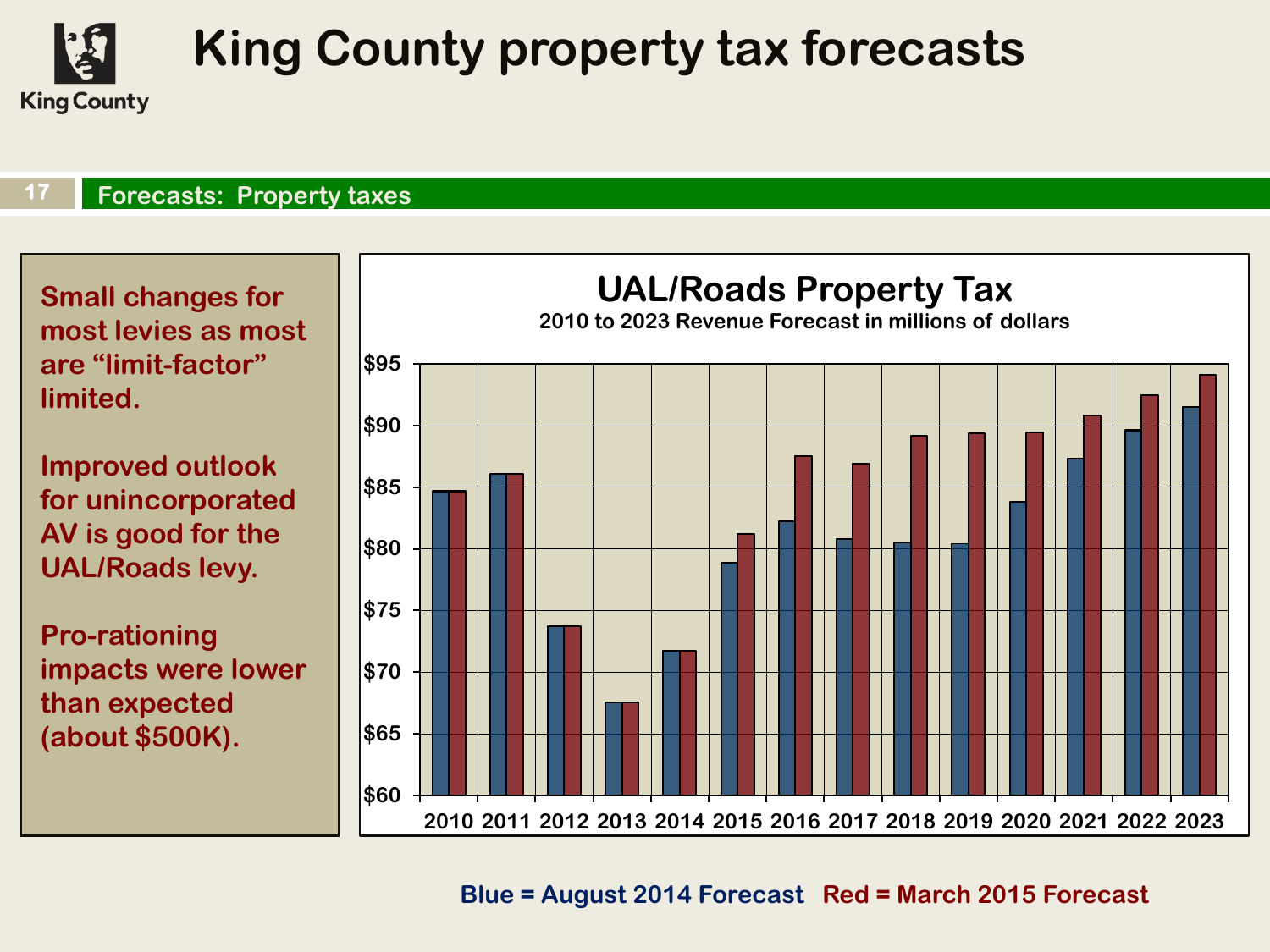

## **Taxable sales in King County continue to be boosted by auto purchases….**

#### **Economic context: Car Sales from the OEFA sales tax database 18**



**Blue = Actual Red = 12 month rolling average Orange = Recession**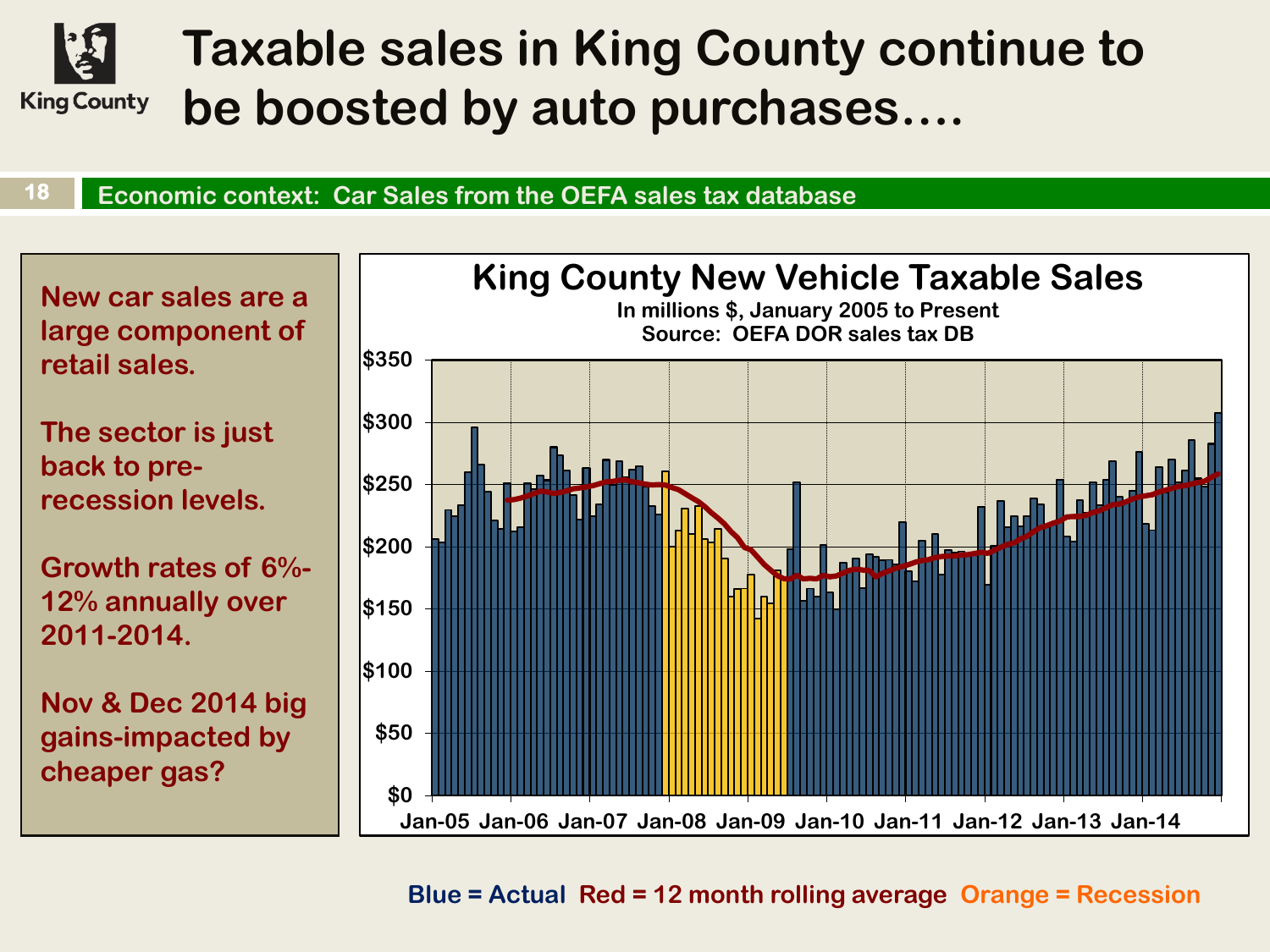

### **…and construction…although the growth rate has slowed**

**Economic context: Construction sales from the OEFA sales tax database 19** 

**Construction sales grew strongly in 2012-2013. Growth in 2014 at a lower rate.**

**A big driver of sales tax growth the last several years.**

**We still expect solid growth going forward, but at a slower pace than seen the last few years.**



**Blue = Actual Red = 12 month rolling average**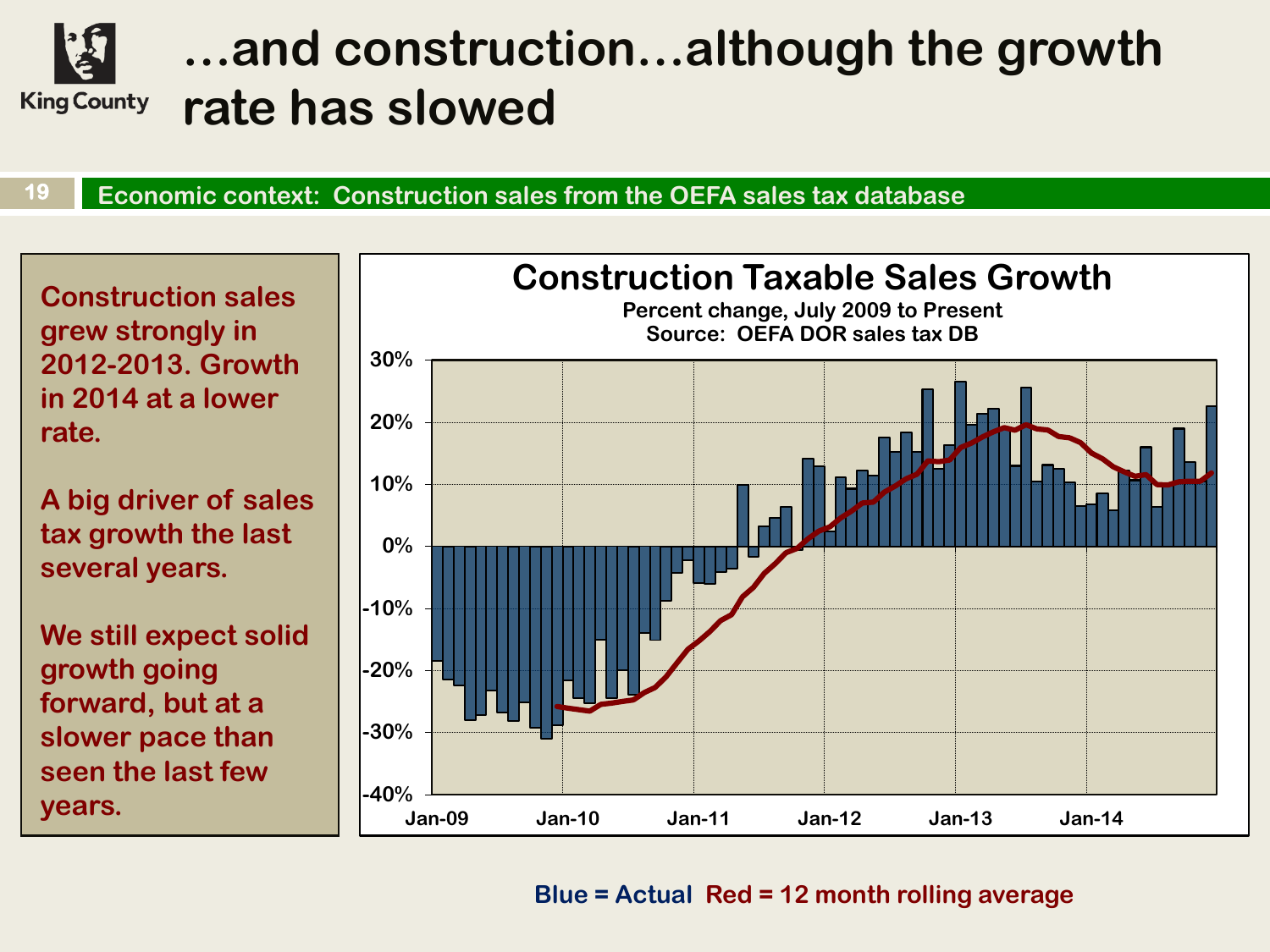

## **Taxable Sales Forecast**

 $\mathbf{r}$ 

#### **Forecasts: Local sales tax 20**

**2015 and beyond are looking good due to the continuing reco** 

**Forecast for 20** for 6.2% growtl

**Expect continu** growth across **sectors.**

**Reduced energ costs are tailw** 

#### **March King County Sales and Use Taxbase Forecast Office of Economic and Financial Analysis**

| overy.  | Tax  | <b>Value</b>     | Annual | % Change from<br>August 2014 | \$ Change from<br>August 2014 |
|---------|------|------------------|--------|------------------------------|-------------------------------|
| $15$ is | Year |                  | Growth | Forecast                     | <b>Forecast</b>               |
|         | 2013 | \$48,553,937,856 | 7.47%  | 0.00%                        | (\$4)                         |
| h.      | 2014 | \$52,353,000,000 | 7.82%  | 1.76%                        | \$903,834,469                 |
|         | 2015 | \$55,610,410,449 | 6.22%  | 2.97%                        | \$1,603,166,148               |
| led     | 2016 | \$57,982,173,169 | 4.26%  | 2.32%                        | \$1,317,268,549               |
| most    | 2017 | \$60,084,973,726 | 3.63%  | 1.05%                        | \$626,482,668                 |
|         | 2018 | \$62,257,748,496 | 3.62%  | 0.09%                        | \$53,609,662                  |
|         | 2019 | \$64,615,872,872 | 3.79%  | $-0.39%$                     | (\$250,590,432)               |
| ŊК      | 2020 | \$67,164,970,298 | 3.95%  | $-0.55%$                     | (\$370,509,432)               |
| ind.    | 2021 | \$70,113,100,340 | 4.39%  | $-0.07%$                     | (\$47,420,030)                |
|         | 2022 | \$72,886,570,617 | 3.96%  | $-0.07%$                     | (\$50,650,064)                |
|         | 2023 | \$75,555,824,793 | 3.66%  | $-0.51%$                     | (\$385,303,677)               |
|         | 2024 | \$78,395,362,990 | 3.76%  | new                          | new                           |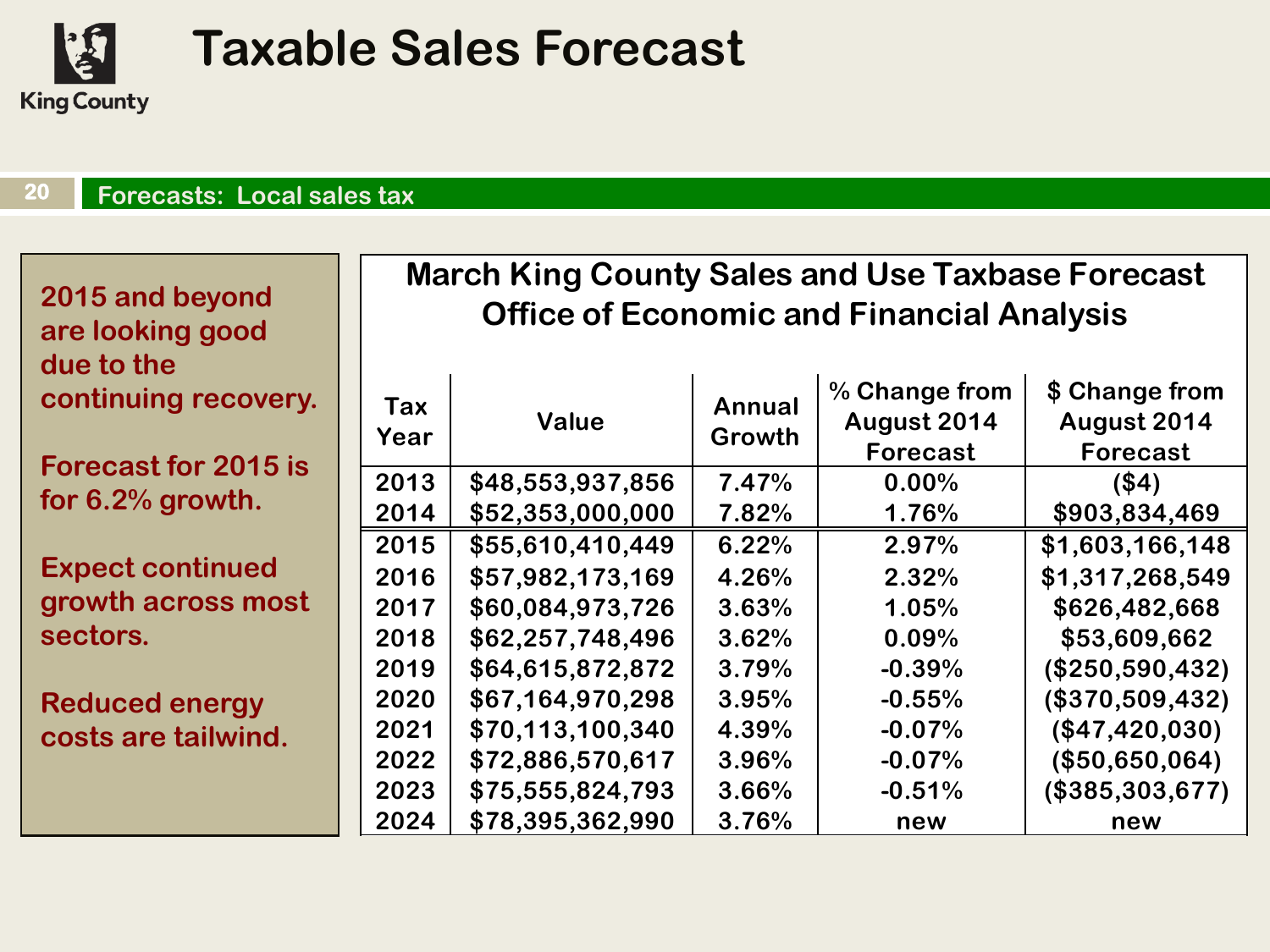

## **Transit Sales Tax Forecast**

#### **Forecasts: Transit sales tax 21**

**2014 came in about 1% above forecast.**

**2015-2016 forecast is up a little over 2% reflecting the stronger taxable sales forecast.** 

**Forecasts account for mitigation, annexations.**

#### **Office of Economic and Financial Analysis March Metro Transit Sales Tax Forecast**

| t<br>$\sqrt{0}$ | Tax<br>Year | <b>Value</b>  | <b>Annual</b><br>Growth | % Change from<br>August 2014<br>Forecast | \$ Change from<br>August 2014<br><b>Forecast</b> |
|-----------------|-------------|---------------|-------------------------|------------------------------------------|--------------------------------------------------|
|                 | 2013        | \$442,835,695 | 7.34%                   | 0.00%                                    | \$0                                              |
|                 | 2014        | \$479,461,651 | 8.27%                   | 1.03%                                    | \$4,871,894                                      |
|                 | 2015        | \$511,011,412 | 6.58%                   | 2.64%                                    | \$13,165,362                                     |
|                 | 2016        | \$532,510,337 | 4.21%                   | 2.01%                                    | \$10,499,878                                     |
|                 | 2017        | \$551,565,442 | 3.58%                   | 0.76%                                    | \$4,151,232                                      |
|                 | 2018        | \$571,257,041 | 3.57%                   | $-0.20%$                                 | (\$1,124,584)                                    |
|                 | 2019        | \$592,633,686 | 3.74%                   | $-0.66%$                                 | (\$3,956,533)                                    |
|                 | 2020        | \$615,746,476 | 3.90%                   | $-0.82%$                                 | (\$5,113,872)                                    |
|                 | 2021        | \$642,486,293 | 4.34%                   | $-0.35%$                                 | (\$2,243,948)                                    |
|                 | 2022        | \$667,639,302 | 3.91%                   | $-0.35%$                                 | (\$2,343,536)                                    |
|                 | 2023        | \$691,845,702 | 3.63%                   | $-0.78%$                                 | (\$5,460,942)                                    |
|                 | 2024        | \$717,600,200 | 3.72%                   | new                                      | new                                              |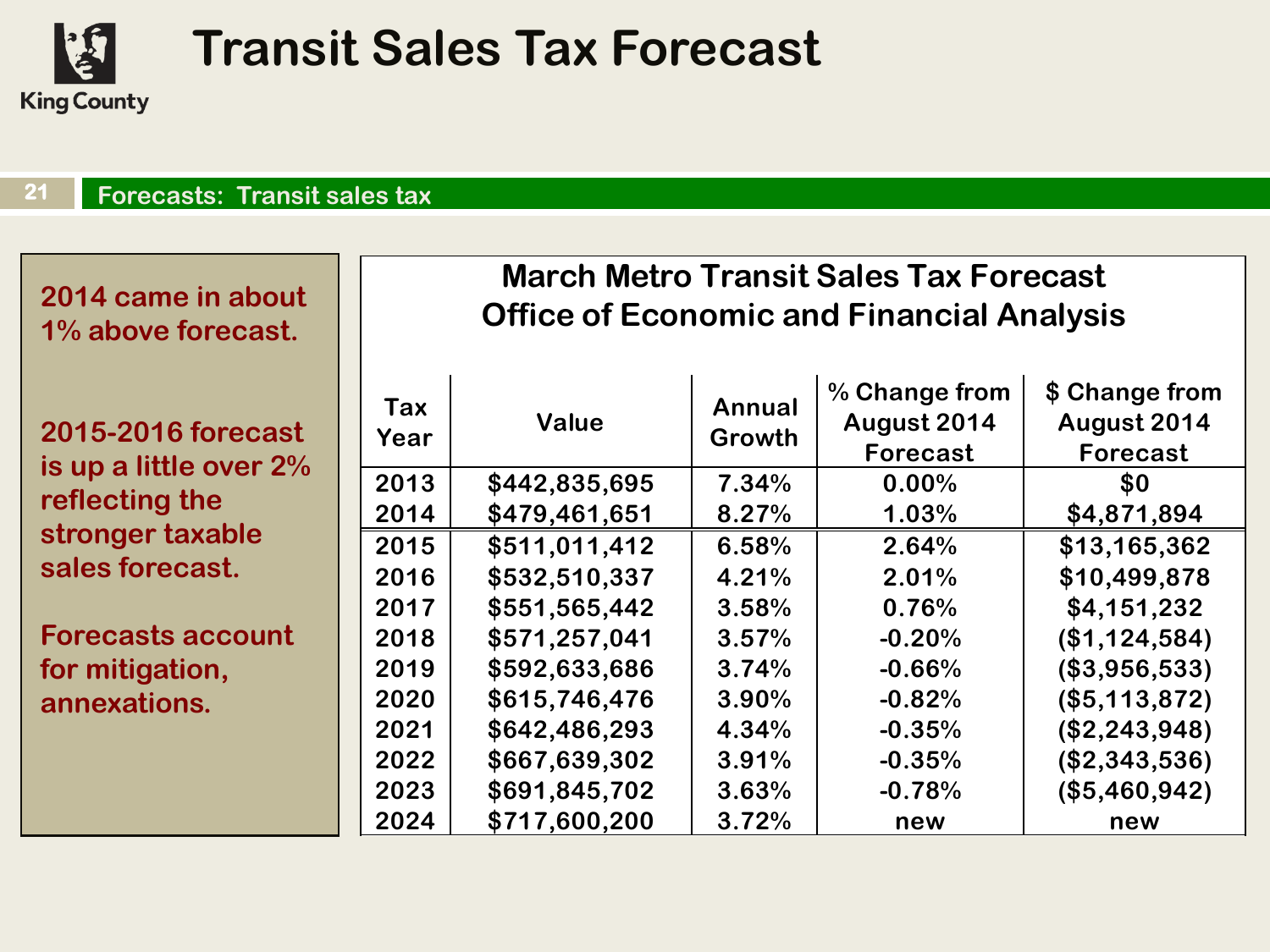

## **King County REET continues to grow but at a slower pace**

**Economic context: Real estate excise taxes from the KC Recorder's Office 22** 



**Blue = Actual Red = 12 month rolling average Orange = Recession**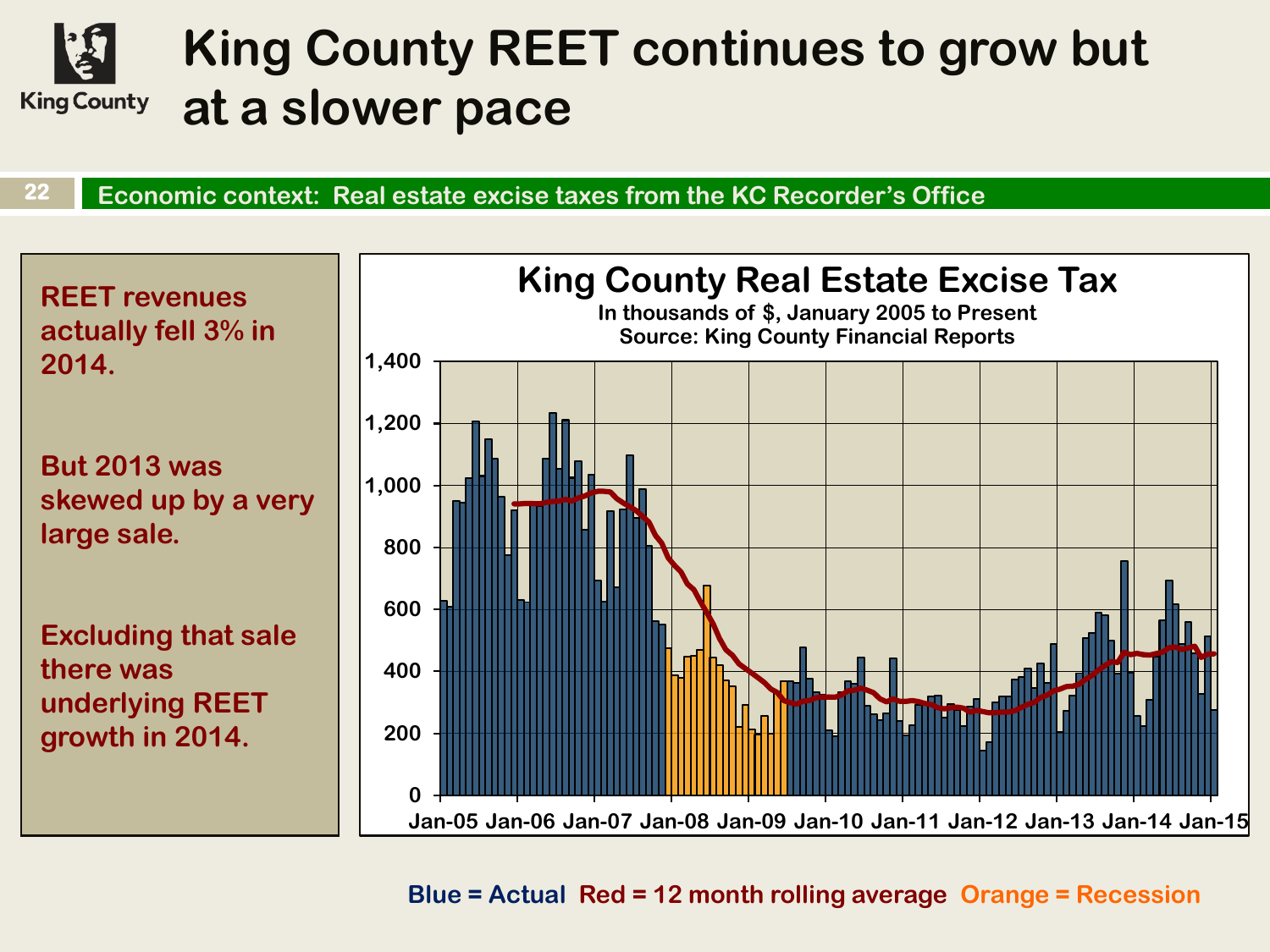

## **Real Estate Excise Tax Forecast**

#### **Forecasts: Real estate excise tax 23**

**2015 REET is likely to grow slowly.**

**As mentioned, 2013 inflated by a large timber sale, which is why 2014 growth was negative.**

**Annexations will exert downward pressure on this revenue.** 

#### **March Real Estate Excise Tax (REET 1) Forecast Office of Economic and Financial Analysis**

| Tax<br>Year | <b>Value</b> | Annual<br>Growth | % Change from<br>August 2014<br><b>Forecast</b> | \$ Change from<br>August 2014<br>Forecast |
|-------------|--------------|------------------|-------------------------------------------------|-------------------------------------------|
| 2013        | \$5,650,866  | 39.63%           | $0.00\%$                                        | \$0                                       |
| 2014        | \$5,460,692  | $-3.37%$         | $-4.03%$                                        | (\$229,303)                               |
| 2015        | \$5,598,570  | 2.52%            | $-5.17%$                                        | (\$304,949)                               |
| 2016        | \$5,332,142  | $-4.76%$         | $-5.18%$                                        | (\$291, 243)                              |
| 2017        | \$5,500,687  | 3.16%            | $-1.34%$                                        | (\$74,912)                                |
| 2018        | \$5,327,201  | $-3.15%$         | $-4.77%$                                        | (\$266,853)                               |
| 2019        | \$5,339,530  | 0.23%            | $-9.50%$                                        | (\$560,474)                               |
| 2020        | \$5,610,237  | 5.07%            | $-10.12%$                                       | (\$631,762)                               |
| 2021        | \$6,268,400  | 11.73%           | $-9.75%$                                        | (\$676,969)                               |
| 2022        | \$6,638,803  | 5.91%            | $-10.18%$                                       | (\$752,048)                               |
| 2023        | \$7,033,615  | 5.95%            | $-10.45%$                                       | (\$820,631)                               |
| 2024        | \$7,454,323  | 5.98%            | new                                             | new                                       |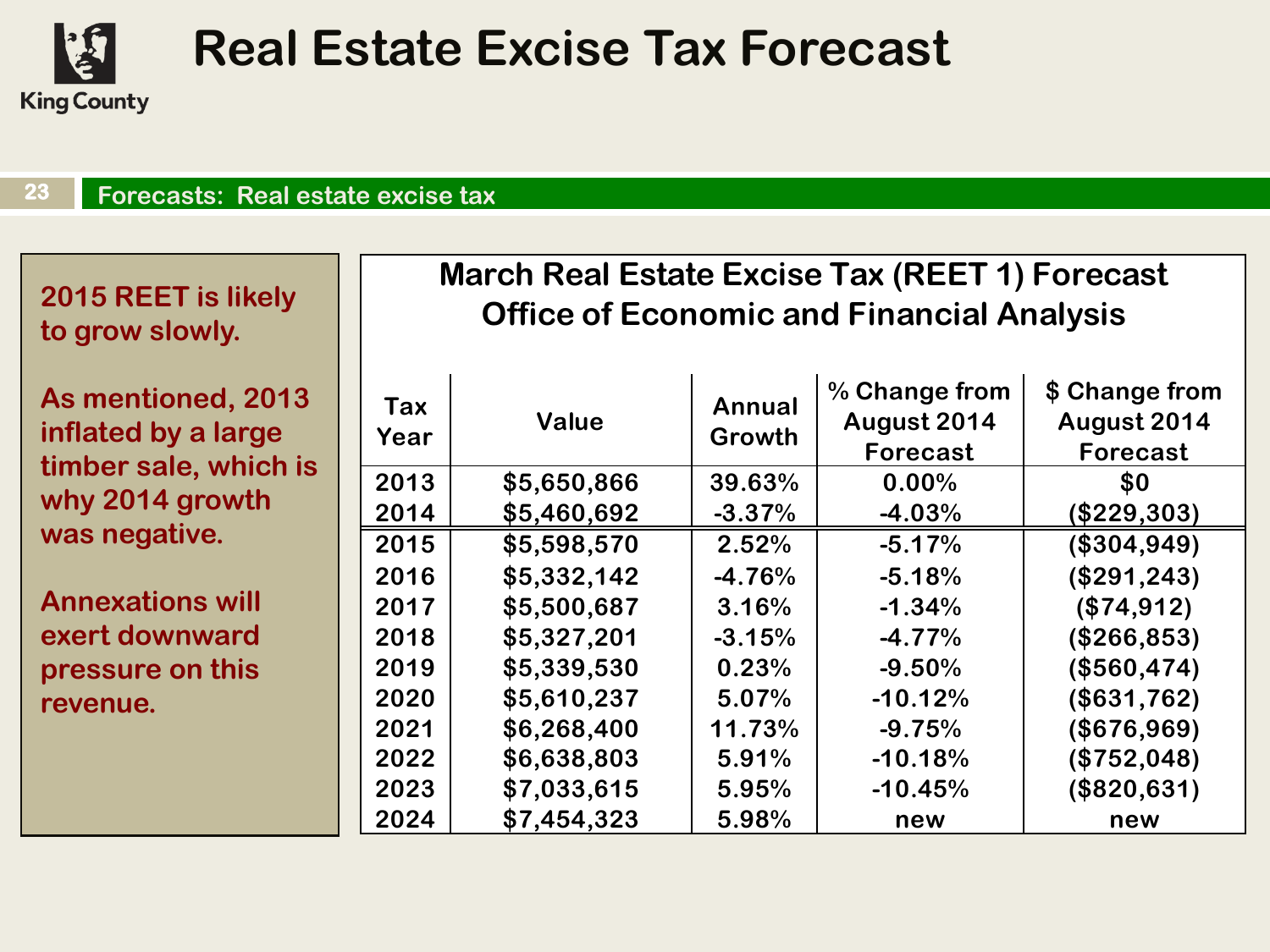

# **Inflation in Seattle continues to be modest.**

**Forecasts: Seattle bi-monthly, year-over-year inflation from the Bureau of Labor and Statistics 24** 



**Blue = Actual Red = average annual inflation rate Orange = Recession**